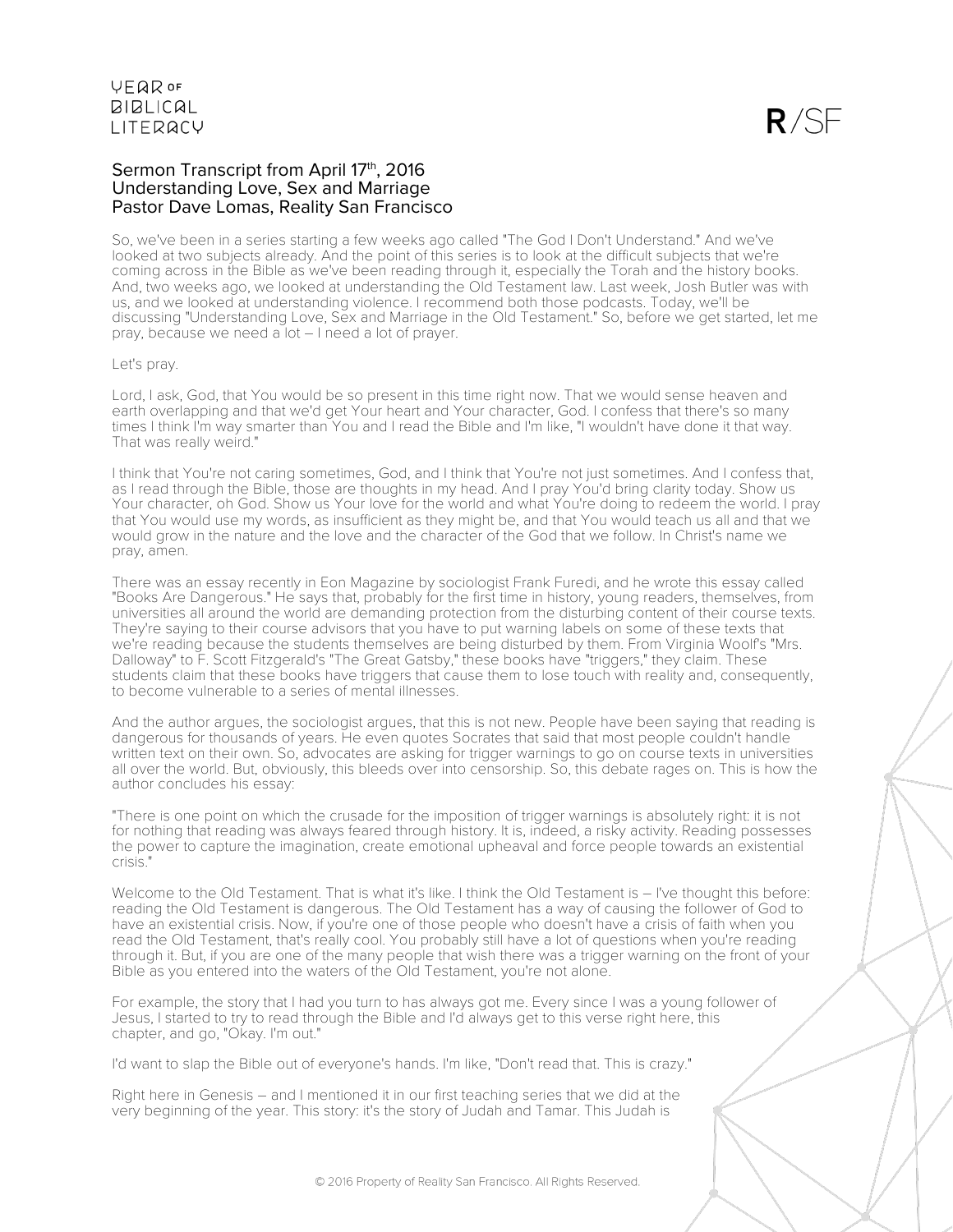

the family line that Jesus would come through. Jesus would later be called "the conquering lion from the tribe of Judah." This is that Judah. So, let me read it to you. I'm going to start in verse 6.

Genesis 38:6: "Judah got a wife for Er, his firstborn, and her name was Tamar. But Er, Judah's firstborn, was wicked in the Lord's sight; so the Lord put him to death.

"Then Judah said to Onan, 'Sleep with your brother's wife and fulfill your duty to her as a brother-in-law to raise up offspring for your brother.' But Onan knew that the child would not be his; so whenever he slept with his brother's wife, he spilled his semen on the ground to keep from providing offspring for his brother. What he did was wicked in the Lord's sight; so the Lord put him to death also."

So many questions. We're not even half way through this thing. Gosh. This is crazy.

Genesis 38:11: "Judah then said to his daughter-in-Law Tamar, 'Live as a widow in your father's household until my son Shelah grows up.' For he though, 'He may die too, just like his brothers.' So Tamar went to live in her father's household.

"After a long time, Judah's wife, the daughter of Shua, died. When Judah had recovered from his grief, he went up to Timnah, to the men who were shearing his sheep, and his friend..." – that guy – "...went with him."

Whatever.

Genesis 38:13: "When Tamar was told, 'Your father-in-law is on his way to Timnah to shear his sheep,' she took off her widow's clothes, covered herself with a veil to disguise herself, and then sat down at the entrance to Enaim, which is on the road to Timnah. For she saw that, though Shelah had now grown up, she had not been given to him as his wife.

"When Judah saw her, he thought she was a prostitute, for she had covered her face. Not realizing that she was his daughter-in-law, he went over to her by the roadside and said, 'Come now, let me sleep with you.'

"'And what will you give me to sleep with you?' she asked.

"'I'll send you a young goat from my flock.' he said.

"'Will you give me something as a pledge until you send it?' she asked.

"He said, 'What pledge should I give you?'

"'Your seal and its cord, and the staff in your hand,' she answered. So he gave them to her and slept with her, and she became pregnant by him. After she left, she took off her veil and put on her widow's clothes again.

"Meanwhile Judah sent the young goat by his friend the Adullamite in order to get his pledge back from the woman, but he did not find her. He asked the men who lived there, 'Where is the shrine prostitute who was beside the road at Enaim?'

"'There hasn't been any shrine prostitute here,' they said.

"So he went back to Judah and said, 'I didn't find her. Besides, the men who lived there said, 'There hasn't been any shrine prostitute here.''

"Then Judah said, 'Let her keep what she has, or we will become a laughingstock. After all, I did send her this young goat, but you didn't find her.'

"About three months later Judah was told, 'Your daughter-in-law Tamar is guilty of prostitution, and as a result she is now pregnant.'

"Judah said [immediately], 'Bring her out and have her burned to death!'

"As she was being brought out, she sent a message to her father-in-law. 'I am pregnant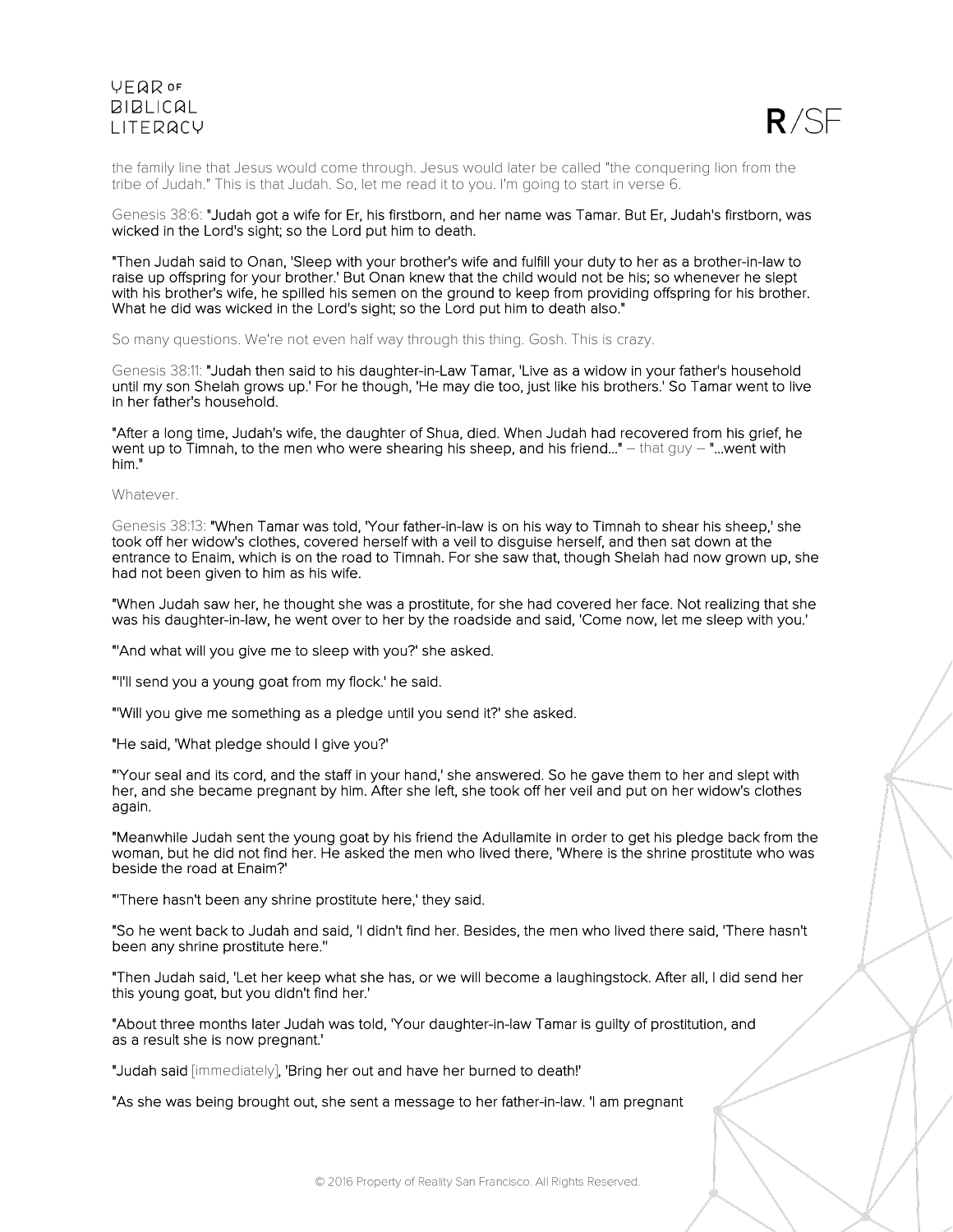

### by the man who owns these,' she said. And she added, 'See if you recognize whose seal and cord and staff these are.'

### "Judah recognized them and said, 'She is more righteous than I, since I wouldn't give her to my son Shelah.' And he did not sleep with her again."

And then she goes on to have a baby. That is the story. And, there are so many questions. This is, honestly, a part of the Bible... I'm out. I can't do this anymore. I can't. There's all kinds of questions. First of all, God is killing all of Tamar's husbands. I don't know if that's a question, but like, wow. That's happening right here. And can you imagine the youngest brother and what the youngest brother must have felt like? He was waiting to come of age to marry and sleep with his older sister-in-law. I imagine one day he went up to his dad and said, "Dad, I'm going to marry who?"

And his dad's like, "Tamar."

And he's like, "Dad, I will literally die if I marry this woman. Like, I can't."

And then Tamar, in this whole story, she kind of sounds like a piece of property getting passed off down the family line. And why does it seem like no big deal that Judah is going to see a prostitute, and a shrine prostitute. Not only is he guilty of fornication, he's guilty of idolatry. I mean, it seems like God's killing everyone in this story. Why doesn't this guy die? And why, in the end, does Judah's repentance look less like repentance and more like he was caught in one of those hidden camera shows? Right? Like, "Oh, okay. You know. You got me. When you dressed up like a shrine prostitute and I paid to sleep with you and I impregnated you, you're not going to burn to death. You got me. We're done here."

Like, that's how the story kind of resolves. This is in the Bible. This is in the Word of God. David Lamb, who wrote a book called "God Behaving Badly: Is the God of the Old Testament Angry, Sexist and Racist?" By the way, he argues, "No, He's not."

But, buy the book anyway. It's good. He argues it really well. He says this:

"One of the easiest ways to misrepresent Scripture is to just ignore the problematic texts."

"The easiest way to misrepresent Scripture," David Lamb writes, "is to just ignore the problematic texts."

So, one of the things that we tend to choose to ignore, maybe, when we read through the Old Testament is how sexually messed up everybody is in the Old Testament. As it pertains to love and sex and marriage, the Old Testament is very very broken. It's like we get the ideal of God's vision for sexuality, for flourishing, for marriage, for life, in Genesis 1 and 2, but, from Genesis 3 on, no one hits it. I mean, almost no one hits it in the Old Testament. And you're reading through this and it might be very disrupting for you, because you're reading all of this and part of you might be thinking, "Does God condone this? Is God for this? What is happening here?"

For example, there are many accounts of polygamy in the Old Testament. Jacob, who would be later called "Israel," who has twelve tribes of Israel, that whole family, had four wives. Four. Two wives, two concubines. But, essentially, four wives. Solomon, who was called the wisest person who ever lived – in the Old Testament. Jesus was wiser – had a thousand wives. A thousand wives. There's polygamy in the Old Testament.

There's rape in the Old Testament. The worst example of rape is in Judges 19 where a Levite is visiting a town and he has a concubine and his concubine is gang-raped and then left for dead. And then he wakes up the next morning and sees, essentially, his wife on the ground having been gang-raped and left for dead, throws her on his donkey and then she dies. And then he cuts her up in twelve pieces and ships her to the twelve regions of Israel. That's almost how Judges ends.

One scholar says, "She is the most sinned against woman in the entire Bible."

It's in there. You have prostitution in the Bible. Tamar, right here that we just read, plays a prostitute, is a prostitute. Rahab, that we meet in the book of Joshua, is a prostitute. We have incest in the Bible. Lot's daughters get their dad drunk and basically rape him. They rape him so they can get pregnant. Adultery is found in the Bible. The most famous case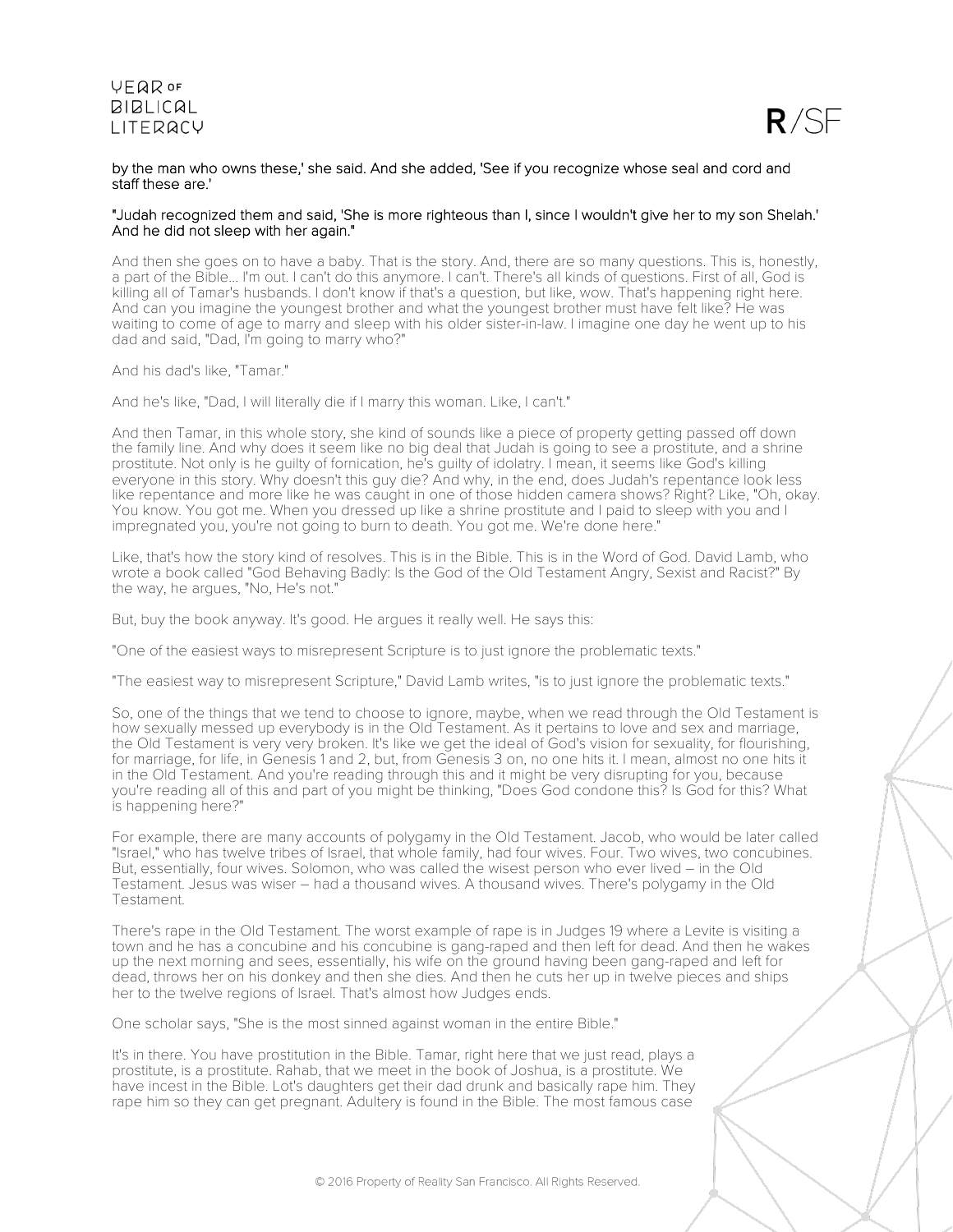

of adultery is David with Bathsheba, which is probably closer to power-rape, him being the king of Israel. Now, some of these people the Church would normally call heroes in the Old Testament. What you and I would look to and look back at. Not all of them, but some of them. These are like heroes in the Old Testament.

Now, the questions that we should be asking is, "How do we get through them? How are we supposed to read these?"

There's a helpful way. I don't know, this might be helpful to you. There's three buckets that I would probably lay out for you to try to place these stories in as you're reading them. Bucket one would be the descriptive versus prescriptive bucket. Like, we have to put some stories in the descriptive versus prescriptive bucket.

The other bucket would be prescriptive to them. So, it was to them, but we can read back, like 1 Corinthians 10 says, and it's for us. It's for us to learn from, but it was actually written to them. It wasn't written to us; it was written to them.

And bucket three that we place some of these stories in is God's character throughout this entire thing. What was God doing? What is God's character throughout this thing?

So, let's try to put some of these stories in these buckets. When you read the Old Testament and come across stories like David and Bathsheba – if you're not familiar with that story, David commits adultery with Bathsheba. Sees her on a roof, calls for her. He's the king and he can kind of do what he wants. He's considered guilty throughout the whole story. Bathsheba's not. And he sleeps with her, gets her pregnant, tries to trick her husband in coming home to sleep with her so it looks like his baby, but he doesn't because he's noble. And then David has him killed and then marries Bathsheba.

When you read stories like that, stories like Judah and Tamar – the one we just read. Like Jacob marrying Leah and then marrying Rachel and then two other women that were their servants that they gave to Jacob so they would have more kids. All of this that we read – and you should probably write this down or something. This is important – all of this is descriptive. It's describing what happened. It's in the Bible, it's in the Old Testament Scriptures because it happened. It's not in the Bible because it's what should have happened, it's in the Bible because it's what did happen. There's a huge difference between those two. It's not what should have happened, it's what did happen.

The Old Testament narrative is descriptive of deeply flawed humans, not prescriptive of how to act. The Old Testament stories, most of them, are descriptive narratives of deeply flawed humans where God is entering into their world and trying to pull them out and move them forward to be a light to the world, not prescriptive of how to act. The novelist Frederick Buechner, I quote him quite a bit. He's one of my favorite writers. He said this about the Bible, the Old Testament specifically:

"The Bible is a swarming compost of a book; an Irish stew of poetry and propaganda, law and legalism, myth and murky history and hysteria. Over the centuries, it has become hopelessly associated with tub thumping evangelism and jury piety, with superannuated superstition and blue-nosed moralizing, with ecclesiastical authoritarianism and crippling literalism. And yet, just because it is a book about both the sublime and the unspeakable, it is a book also about life and the way it really is. It is a book about people who, at one and the same time, can be both believing and unbelieving, innocent and guilty, crusaders and crooks, full of hope and full of despair. In other words, it is a book about us."

When we find and when we read the stories of Judah and Tamar in the Bible, it's because these things happened. They happened to two very scared people, two very broken people. These things happened. Judah didn't want to lose another son. He thought Tamar was like a bad omen. Everything Tamar touches dies. He had one son left, "I'm not giving him to Tamar."

Tamar wanted to honor her first husband and to have the security of a husband and a son. That was her right. That was actually her right. And she was used by her second husband for sexual pleasure. He didn't want to give her a child. He didn't want to honor her with motherhood. So, I mean, you know what he did. You read the story. So, he did that and so God killed him, because he's wicked.

So, she took matters into her own hands. What part of this story here is prescriptive of how to act? None of it. None of it is. You don't read that to do something. You don't'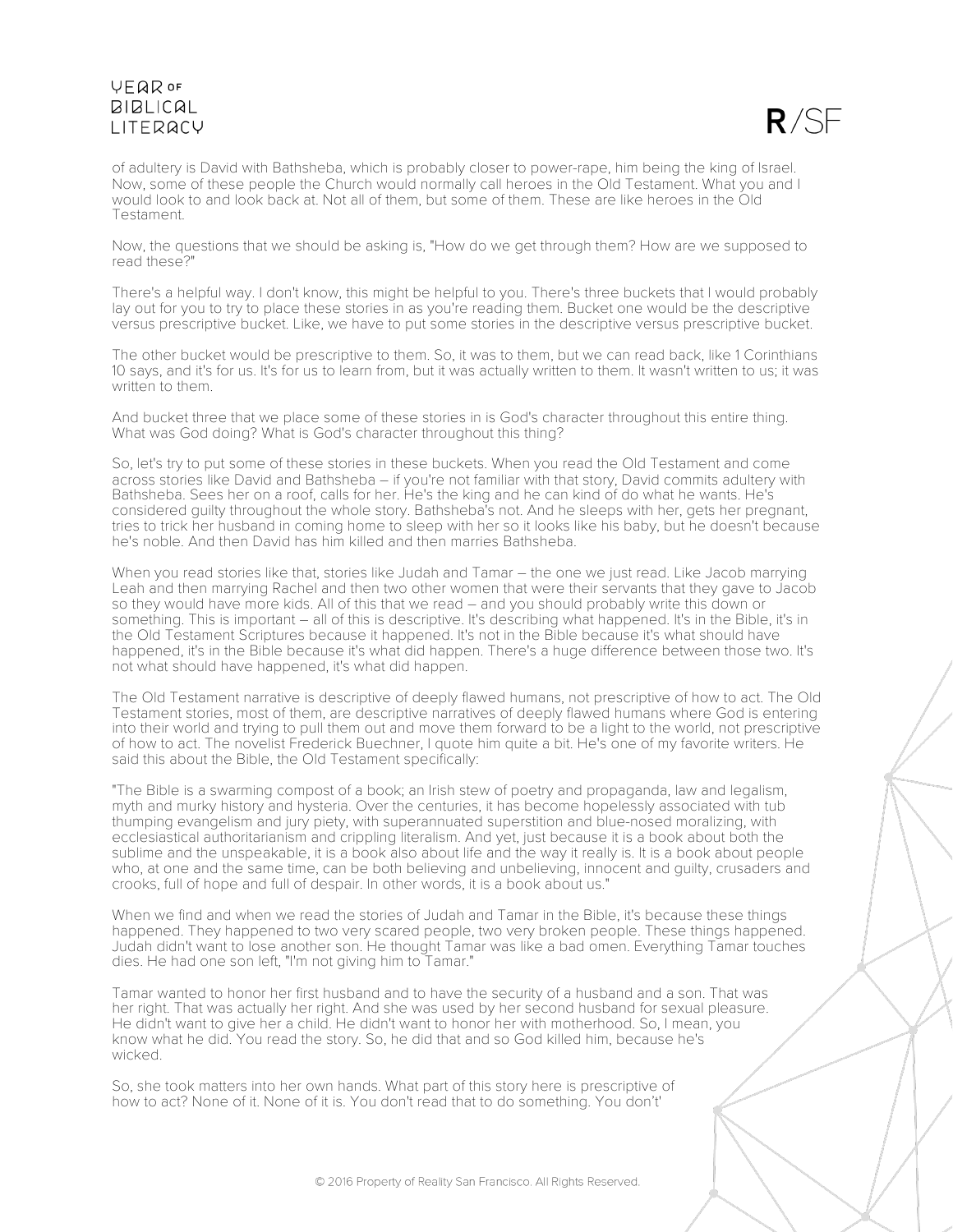

read that and go, "Okay. What do I do, God? Let me go do something."

You read that to learn something. You read this and what do you learn? This is what you learn: we learn that God uses messed up people and messed up situation to accomplish His purposes. We learn that God uses messed up people to accomplish His purposes. This might be scandalous, but your story is scandalous too. God uses you and you are messed up. And you're going, "But, I'm not that messed up."

What if your worst sin was recorded in the best selling book of all time? I guarantee none of you would be like, "Oh, just do what I did. That's how I got through it, guys."

No. You would be like, "No no. Don't do that. Well, first of all, don't write that. But, second of all, if you write it, just don't do it."

What I would want you to see, what I want you to see is God just figured out a way to make something happen out of my mess. Every single one of you would say that. And this is what the story does. And do you know who the first woman to be named in the New Testament was? Not Sarah, not Rebekah, not Mary the mother of Jesus, not even Eve. It was Tamar. This same Tamar. And not just any old place, either. Look. Listen. I know you guys skip over this because it's genealogy, but it's very important.

#### Matthew 1:1: "This is the genealogy of Jesus the Messiah the son of David, the son of Abraham:

#### "Abraham was the father of Isaac, Isaac the father of Jacob, Jacob the father of Judah and his brothers, Judah the father of Perez and Zerah, whose mother was Tamar."

There's actually no real reason to put Tamar in there. He doesn't mention anyone else's mother. He puts it right in there. This woman, who played the prostitute to get pregnant by her father-in-law, is the first woman to be named in the New Testament. And Judah made the list, too. That should shock us just as much. The guy who hired a prostitute that ended up being his daughter-in-law and then tried to burn her to death. He's in there too. Is this prescriptive? No. It is descriptive of the brokenness of humanity and the scandalous grace of God. That's what this describes.

Matthew is preaching the Gospel in his genealogy. He's like, "You want me to show you the Gospel? I'm about to get to the Gospel. It's Jesus. But, let me preach the Gospel to you before I even get to the Gospel. God uses people like this. That's the Gospel. God uses people like this."

And it's descriptive of you and me. You must find yourself in this story. All of you are broken people. All of you are broken sexually. All of us – and Jesus has a lot of sexually broken people in his family. Broken sexually, messed up people that Jesus is redeeming. And it's descriptive. This is all descriptive of how God works through brokenness to accomplish His purposes in the world, that God would use broken people like you and me.

The Apostle Paul would put it this way. In Romans 5 he's talking about the Old Testament and what the Old Testament Law is for and then – Paul does this a lot when he's writing – he works himself into a frenzy and it's awesome to see. He does that, kind of, in Romans 5. He says, "Where sin abounds, grace abounds all the more."

Where sin increases, grace increases. Where our sin increases, God's grace increases. And then he would go on to say that this happens through Jesus Christ our Lord. And what this means is that God is graciously inviting people with sexual issues to be a part of His mission, to accomplish His purposes in the world. God invites sexually broken people and people with current sexual issues to be a part of what He's doing in the world. And this is a huge theme of the whole Bible and, if you gloss over this, you're not reading it right. God is not limited by human sin. He uses broken, disturbed people to accomplish His purposes.

When you wash over the Old Testament and go, "They're all heroes," they're not all heroes. They're all broken. He can work through polygamists, and He does, prostitutes, and He does, adulterers, and He does, and He can work through rape victims. Oh, by the way, Bathsheba is also named in Jesus' genealogy too. Four women are named. Two prostitutes and one rape victim. And God doesn't say, "This is good." God says this: "I am good and I will work through broken humanity. I am good and I will take these people, who are really messed up and really broken, and I will work through them."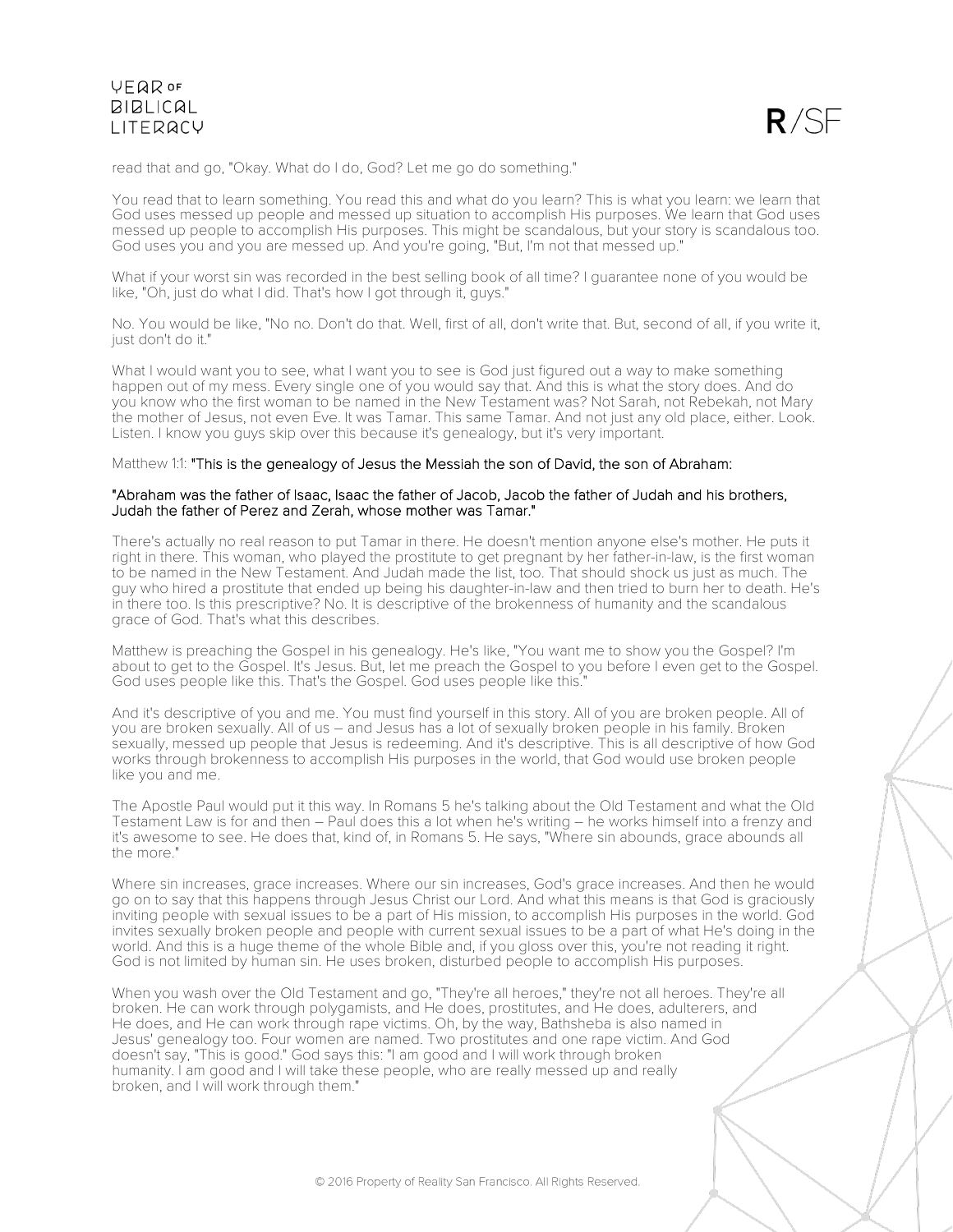

This is God's covenantal promise that He made with Abraham. "Even though you might break this covenant, I will be faithful to this covenant. I'll be faithful to you."

There's a lot of hope for us when we look at sexuality in the Old Testament. So, when we read it we're like, "Ugh. Why is this there?"

We need to see our own brokenness as well. Now, you may be thinking, "Gosh, that's really great, Pastor. Thank you for that. But, that still doesn't deal with the way women are treated in the Old Testament and some of the prescriptions around sex and marriage that seem to favor the male and treated women like property."

You may be thinking that. If not, you're thinking that now. What about those things? I mean, that was pretty soon in the sermon. You probably should've ended right there. But, you didn't now. So, you're too late. You can't back out now. So, what about this stuff? I read that and I see a mistreating of women. This has lead many to agree with a book put out by the Atheist Foundation of Australia who said this in one of their books:

"Any honest thinking person reading through the Bible cannot ignore the blatant misogyny and barbarity toward women."

Any honest thinking person reading through the Bible cannot ignore the blatant misogyny and barbarity toward women. And when you read through the Old Testament, it could be upsetting to see these spiritual heroes like Abraham and Jacob and David and see how they treat women. They engage in polygamy and some of them buy and sell their wives and it's horrible and awful to read. Does the Bible condone this? Does God condone this?

Robert Alter, a Jewish scholar who taught at Berkeley in ancient Jewish literature, he has a book called "The Art of Biblical Narrative." An amazing book. He writes in his book that, presented in the book of Genesis, one of the most prominent institutions of the culture at the time, that was universal in this culture, was polygamy. "Every culture practiced polygamy during this time," he writes.

Polygamy is when a husband could have multiple wives. And what Alter points out in his book is that, when you read the Old Testament and you read it narratively – and his argument is to read it narratively like you would read literature – you see that, in every generation, polygamy wreaks havoc. If you trace the stories of polygamy, he says, "Having multiple wives is a disaster at every turn."

Any person who reads the Bible as narrative can figure that out. So, there's one sense that when you read the Bible as good literature, you begin to realize that what the Bible is doing is actually subverting, not supporting, these ancient institutions. It's turning them on their heads and saying, narratively, that this is not the ideal. Polygamy is not the ideal. The ideal is found in Genesis 1 and 2, and I'm going to show that narratively through a huge arch of a lot of broken families and a lot of broken relationships. So, there is a sense, there is one sense in that this text is doing that. The Old Testament is doing that. It's subverting. But, there are places in the Old Testament where it seems that God at least allows polygamy. He at least allows it.

Actually, there's laws in Deuteronomy and laws in Leviticus that are built around polygamy. Well, how do you deal with that? Instead of thinking that God allowed polygamy, it's probably better to think in terms that God was working through polygamy. Let me explain that, because some of you guys that are not tracking with me are probably mad that I said that. But, follow this. God is working through polygamy. God worked through broken people. We've already established that. God also works through broken cultures and broken systems. Polygamy is not the ideal. It's not Genesis 1 and 2. But, in that culture at that time, polygamy offered security and concern for wives and children. Polygamy, at that time where a lot of men died in war and there was way more women than men, polygamy offered security and concern for wives and children, who were the most vulnerable people in that culture.

This is actually still a reality today in cultures all around our world. So much so that an article in Slate, written by a feminist, Jillian Keenan, argues – a feminist – that the U.S. should legalize polygamy, since she thinks it would provide more protection for women, children and families. From a feminist point of view, surveying the culture, she said, "If you adopted polygamy, it would actually protect women and protect children and protect families way better than divorce."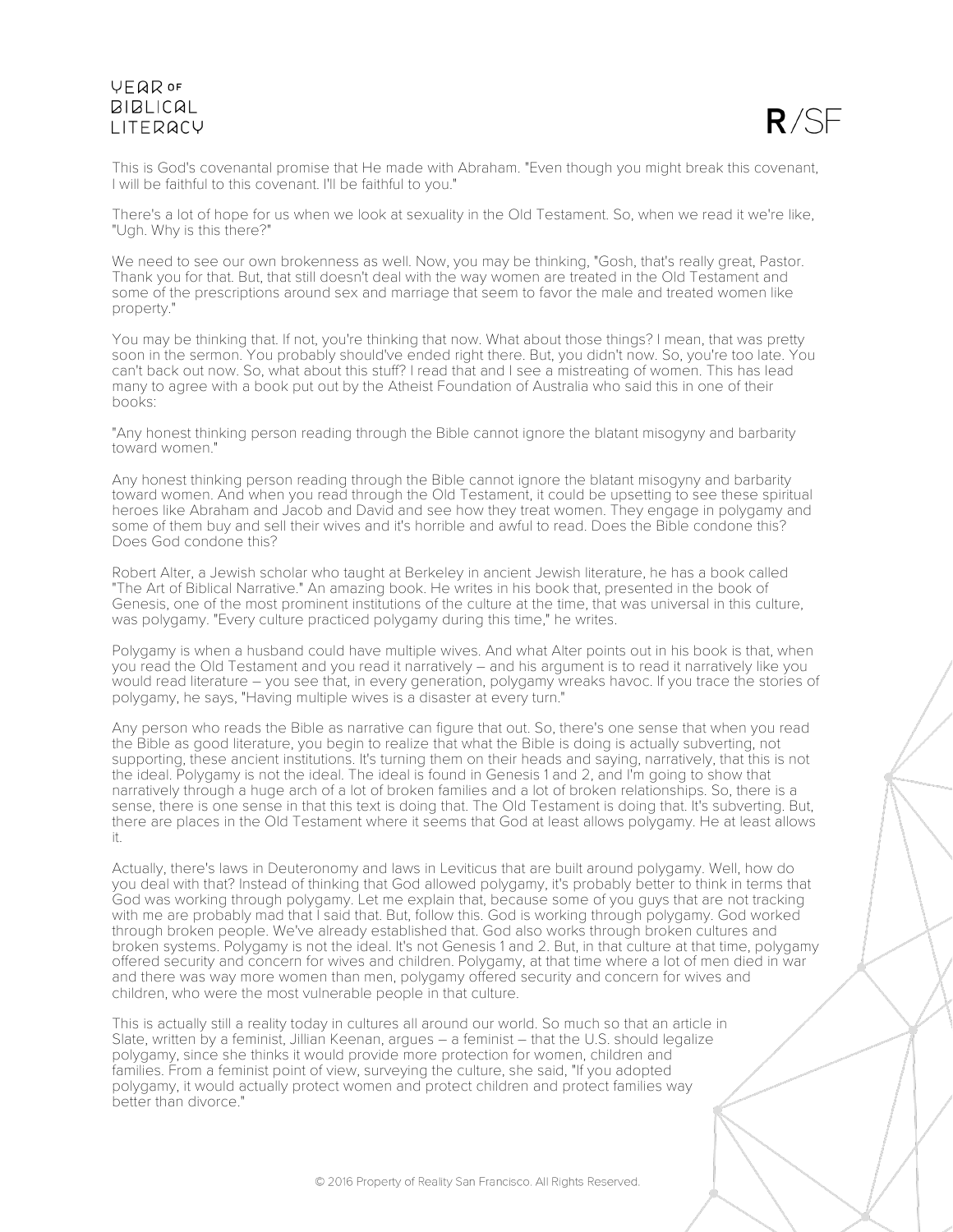

Now, I don't agree with that fact that polygamy should be a thing. But, the fact remains that this cultural practice and the laws around it in the Old Testament were anything but sexist at the time. You might read them today and go, "Oh my gosh. That's so sexist."

They were anything but sexist at the time. They were extremely protective of women. Which brings up a very interesting point, because what if all the things that we read, in the Old Testament especially, where we have a lot of problems with, that we trip up about, that some people, you might know them or you might be this person, you leave God because of something you read in the Old Testament. What if that can really be chalked up as cultural arrogance? What if it's just you be arrogant of thinking that you are so so smart? What if it's you being arrogant thinking you're so much more advanced than the people of the Bible? "Why would God ever ever do that?"

And you never try to enter into that cultural stream and that cultural river to understand what God is doing. I listened to a podcast a couple weeks ago about race. And the podcast was called "The Liturgists," and I don't agree with most of the stuff they say on this podcast, but this one was just so good. The guest was "Propaganda," who is an African American hip-hop artist. He said something that I actually never really even thought about. He was talking in this panel and he was talking to one of the hosts who was white. He looks at – well, he didn't look. I don't know if he's looking at him. It's a podcast.

But, he says to him, "Your problem..." – and he was speaking to this white guy, who was one of the hosts of this show – "...with genocide in the Old Testament might really be a white people problem."

That's kind of what he said, essentially. I mean, we dealt with violence last week. So, I'm trying to build on this in this Old Testament series. He says, "At least, it's a power problem."

I'm just going to quote him. I'm just going to read kind of what he said and I'll let you know when the quote's done. So, this is what he says. It kind of goes in and out because it's a conversation. He says this:

"I don't know if I can jive with a God that would mandate the wiping out of an entire people group, and the idea that you can't jive with that is probably because you more identify with the people being wiped out. It's because you've been in power, you've always been in power."

Especially speaking to him, as a white man.

"You understand the world from the position of people, culture, that has always been in power. But, when black people looked at the Scriptures, what we saw is the narrative of people who have been, from day one, oppressed. And, throughout the entire story they were always looking for a redeemer. And this redeemer came and what the redeemer did not only freed them physically, but He freed their minds and their spirits and their souls. So, when I open up the Old Testament and see a God that says, 'Wait, wait, wait. They did what to you? Wipe them all out,' what I see is a conquering king who cares about my suffering and is not going to allow the subjugation to last for so long. But, also, a God who says, 'I love the oppressor, too.'

"So, we see a God that says, 'Are you kidding me?' A God that will wipe out an entire people group? That's exactly who I'm going to rock with. Do you know why? Because I have been oppressed and I need a God that's going to, with vigor and fervor, liberate me from this oppression, and with the foresight and the grace to say, 'But, if those who I am about to smite desire freedom, you can come hallow with me.'"

That was so good. I mean, you listen to it. It's way better when he says it. But, there's something there that especially wrestling through this whole Old Testament thing, right? As we've been wrestling through it, how much of our problem is really more of our problem and not God's problem? Maybe we're too smart and too powerful to see what God is really doing. Like, God is trying to deliver people and He's trying to actually crush oppressors and wicked people. That God is actually trying to protect families and societies, but we think we're too smart for that. "God must be going something else. God must be evil. He must be oppressive."

That's what we think. There are some smart people that came to Jesus once to trap Him with a question about marriage and love. This is what they said. It's in Matthew 19.

### It says, "Some Pharisees came to him to test him."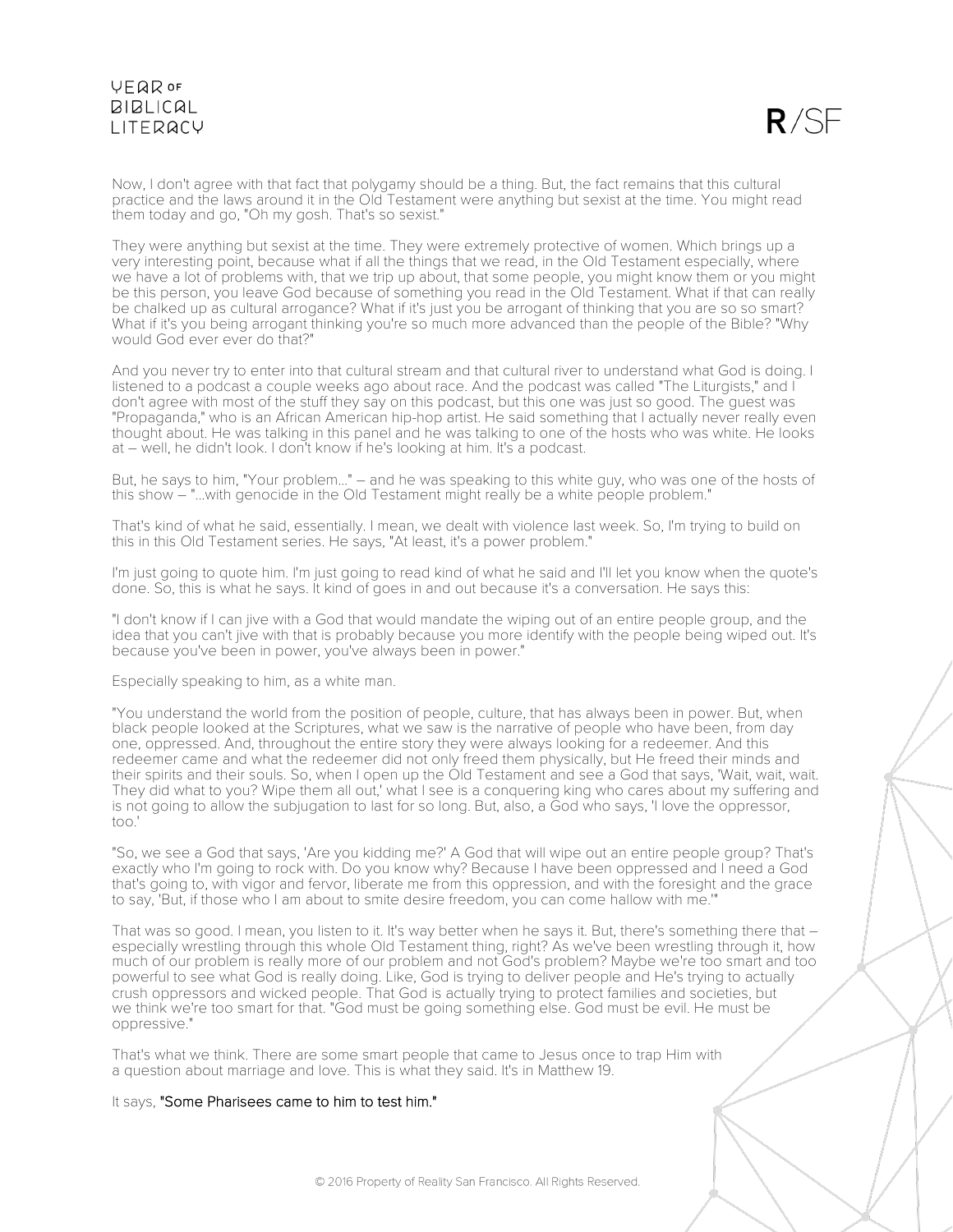



So, they ask Him a question, but they were actually testing Jesus.

#### "They asked, 'Is it lawful for a man to divorce his wife for any and every reason?'

#### "'Haven't you read,' he replied,"

Which is really funny, because they're Bible scholars and Jesus is like, "Haven't you read your Bible?" And then He says, "Haven't you read page one of your Bible?"

Such a burn from Jesus.

"'Haven't you read,' he replied, 'that at the beginning the Creator 'made them male and female,' and said, 'For this reason a man will leave his father and mother and be united to his wife, and the two will become one flesh'? So they are no longer two, but one flesh. Therefore what God has joined together, let no one separate.'"

So, the answer to the question, "Can we divorce our wives?" Jesus is like, "No. No. That's not how it was in the beginning. That's not God's intention. No."

But then they answer back and they basically say, "Have you read?" And they quote Moses to Him. They quote Deuteronomy to Him.

"'Why then,' they asked, 'did Moses command that a man give his wife a certificate of divorce and send her away?'"

They actually are quoting a law to Jesus.

"Jesus replied, 'Moses permitted you to divorce your wives because your hearts were hard. But it was not this way from the beginning. I tell you that anyone who divorces his wife, except for sexual immorality, and marries another woman commits adultery.'

"The disciples said to him," – the disciples are tracking with Jesus. Like, "Yeah, yeah. Get 'em!"

And then, when Jesus said this, they turned and they're like, "Whoa, wait."

#### "'If this is the situation between a husband and wife, it is better not to marry.'"

Have you ever noticed that part? The disciples are like, "Whoa, Jesus. I get it. Burn them, but don't get crazy on us."

That's what they're saying. They're like, "Whoa, whoa, whoa, wait. Jesus. Time out."

These are His disciples. Okay, it's interesting here. A couple of things. What Jesus does here with the Law of Moses. He says that Moses, in the Law, was permitting them to divorce. But, it was never supposed to be this way. The hope lies beyond the Law. Jesus says, "Moses permitted this, but this law was to protect and then move you forward. That's what it's supposed to do. It's supposed to move you forward to covenant. It's supposed to move you forward to what it was like in the beginning. This is what the Law was supposed to be doing. This is what the Law was trying to do. And Moses permitted this, but this was the intent of the Law. This is how the Law is fulfilled among you."

It seems that Jesus is one of those characters that's kind of like when the main characters in C.S. Lewis' "The Lion, the Witch and the Wardrobe" are about to meet the Christ character, Aslan. And they ask, "Is he safe?" And they say, "He's a lion. He's not safe. But, he's good."

Jesus is kind of like that. Jesus is so good that He meets us where we are. Jesus meets so many sexually broken people. Like, they were very very very attracted to Jesus. They were attracted by His grace, His presence, His love. They were attracted to Christ and they would come to Jesus and Jesus would go to them. And He would attract all these sexually broken people and then Jesus leveled the playing field. He met them where they were. So, whether it was people that were abused and used by other men, prostitutes, even people like tax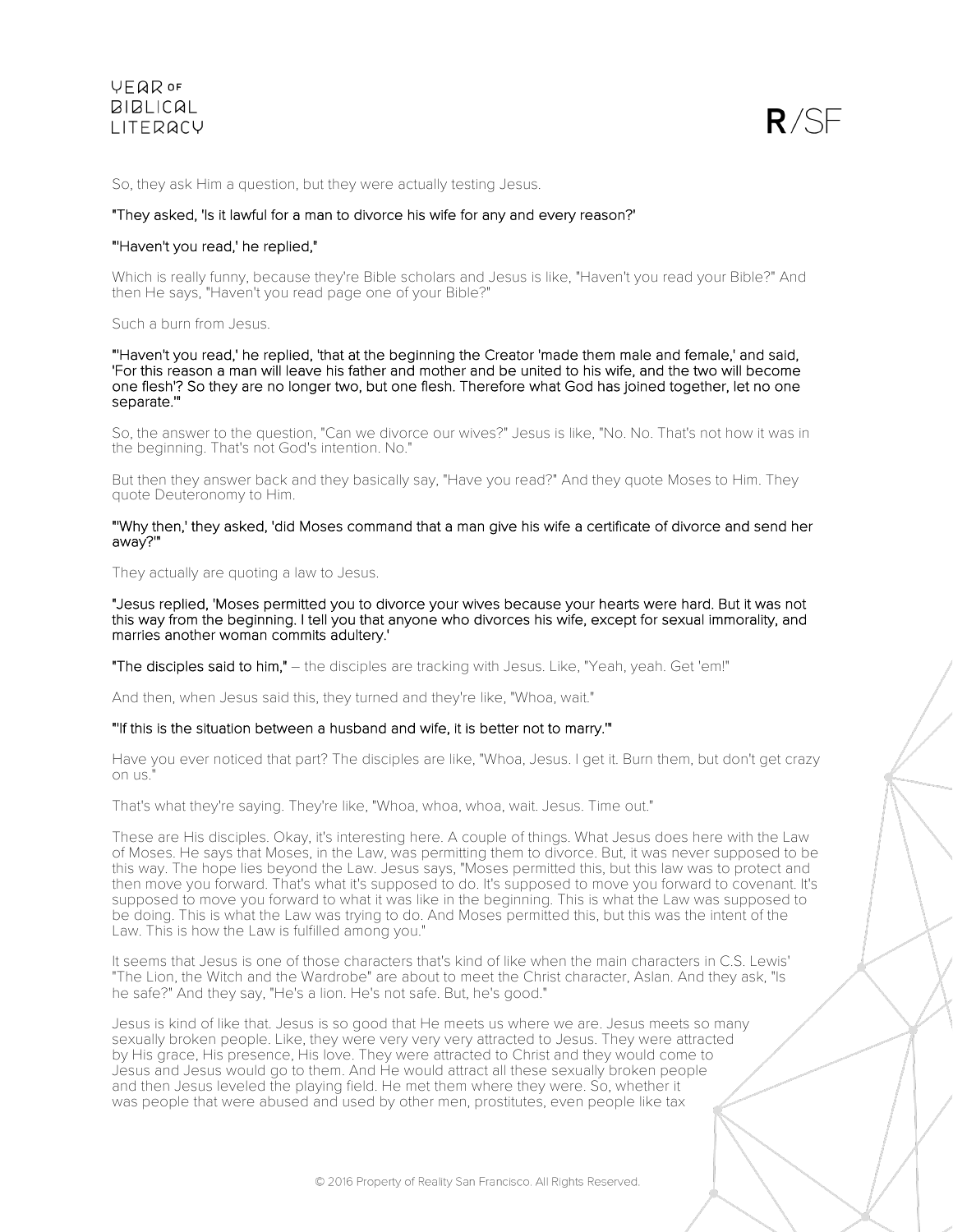

collectors who were considered crooks in their day, Jesus meets them where they were.

But, then what Jesus does, He's good, but He's not safe. He's not safe. He'll meet us where we are as sexual sinners, but then He'll lead us to the impossible. He'll meet us where we're at. We're broken. We're broken sexual people with all kinds of conflicting desires. Yes. That's true. And we all have this really – some of us, a lot of us – bad sexual past. Some of us in here might have a really bad sexually present. Like, right now. And Jesus meets us where we are. He's good that way. But, He's not safe. Because He meets us where we are and then He pulls us forward toward the impossible to where His disciples are even saying, "Whoa, whoa, wait. That's impossible. It's better not to be married then. Who could do that? Who could stay with someone for the rest of their life through thick and thin no matter what happens?"

Jesus is like, "That's the hope. I mean, that's hard. Maybe it's almost impossible, but that's what I do. I'll meet you where you're at and you might think that's impossible that God would meet you where you are, but I will lead you towards the impossible. I will lead you toward the ideal. I will bring healing, I will bring fullness, I will actually come in and bring restoration."

I'm sure that there are many here this morning who are sexually broken, maybe even traumatized, in this room. Time Magazine, two weeks ago, had <sup>a</sup> whole cover issue on pornography and how it's destroying – and this is all written from <sup>a</sup> secular point of view, not religious at all, not spiritual at all. People, men, who advocated for pornography for a long time or were on pornography for a long time are now, in their early 20s, strong opponents of it. And the reason why they are is they say that it's destroying their ability of being present to the person that they want to have sex with and it's destroying them to the point where they cannot even be aroused anymore by another human.

One porn user says this at the end of this article. This is what he wants to tell his kid one day. I mean, this is crazy. This is what he wants to tell his kid:

"I want to be straight up with you. All super stimulating things like internet porn, junk food and drugs can be fun and pleasurable temporarily. However, they also have the potential to desensitize you to normal, natural things that ultimately rob you of the one thing you thought they would give you: the ability to experience pleasure."

This is from Time Magazine. I think this can be said. I mean, I know they want to stop at pornography. But, I would say that this can be said of all sexual pleasure outside of God's ideal. It can be pleasurable and it could be good temporarily at best, but most of us have really really bad stories, maybe some more bad than good stories. And that's all of us, because all of us live outside the ideal of what God has. Most of us. I'd say maybe all of us live outside the ideal of what God has sexually.

The beauty is that God enters into our less-than-ideal situations and meets us where we're at and then He pulls us forward and He redeems. And then He uses broken people to accomplish His purposes in this world, and we need Jesus to do this. We need Jesus to enter into our world to save us, to forgive us and pull us toward His idea and His vision of wholeness.

#### Let's pray.

God, I know that there are a lot of us that experience temptation, struggle and past brokenness and present brokenness that robs us of joy of presence, of enjoying another person. And I know this scandalous – especially the very beginning thing that we talked about, God, that's scandalous that You would enter in and use polygamists and prostitutes and adulterers. You do that, and that's many of our stories in here. People that are sexually deviant, just so messed up sexually that we have a hard time even confessing it, admitting it, there's so much shame wrapped up into it.

So, I pray right now, in the Spirit of Christ, Jesus, that You would slowly remove shame from this room. We know that this place is safe to confess that we are broken and that, in You, we can find healing and restoration, God. In You, we can be met. You can meet us, Lord. Right now You can meet us and we can invite You into those deep pockets of pain, those deep pockets of brokenness and loneliness and despair and hopelessness and maybe even anger. We can invite You into those places. Be a real, present healer during this time as we respond to You, God. Be with us. And I pray, God, that You would bring about change here; that we would leave changed. Like, completely changed and full of hope.